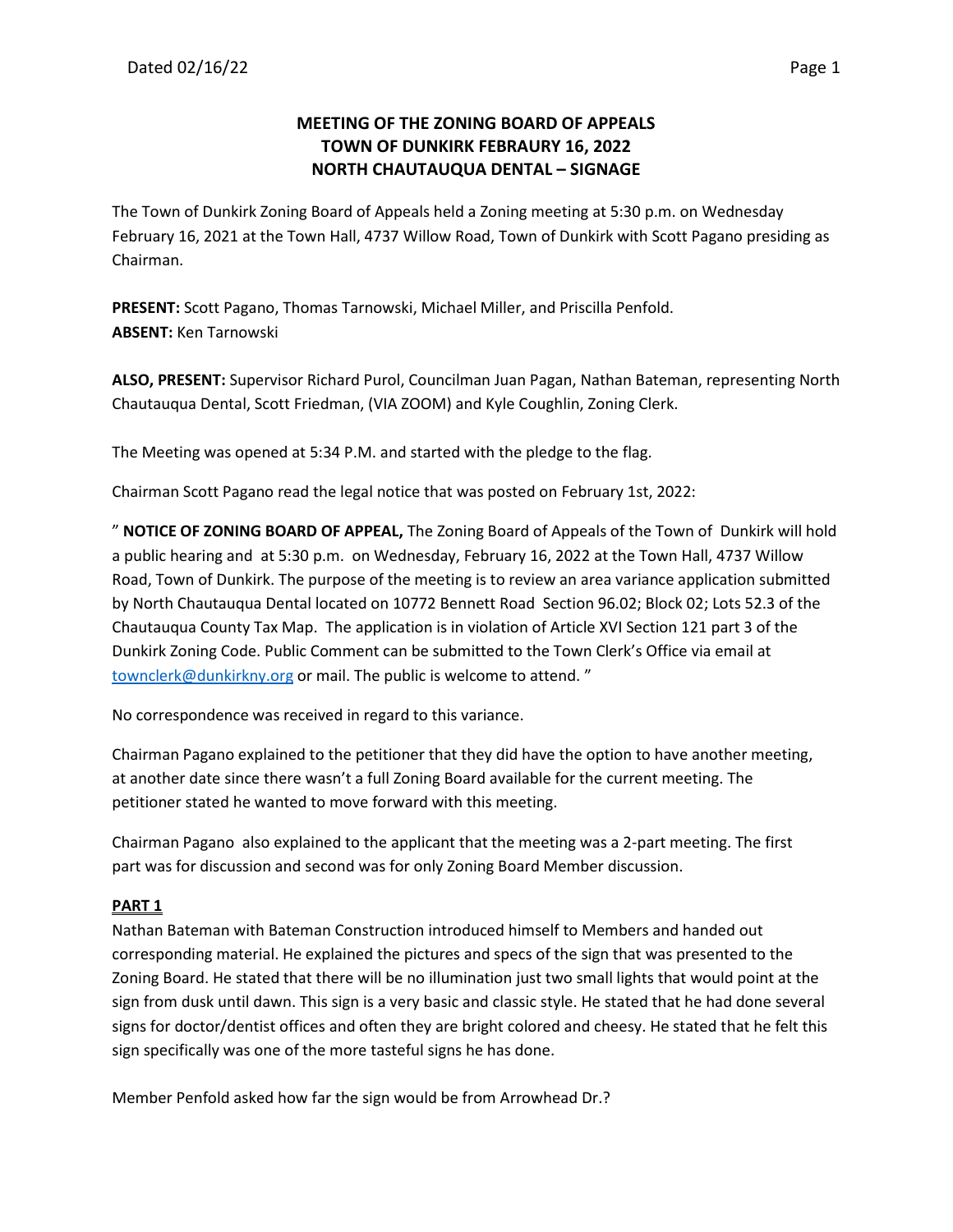Mr. Bateman stated that it would be between 75ft. and 100 ft. if he had to guess. He stated that without a full scale he couldn't be sure of that number though. He further explained that they tried to set the signage in a similar way to JCC.

With no further questions, Chairman Pagano closed this portion of the meeting and opened the second half for board deliberation.

## **PART 2**

Members felt the variance in front of them was self-explanatory and all members had asked all the questions they needed.

With no further discussion from the Zoning Board, they began reviewing the area variance application.

- 1. Whether undesirable change would be produced in the character of the neighborhood or a detriment to nearby properties. All members agreed with the applicants answer of no because the sign was not flashy or distracting. It was tasteful and complimented the character of the community.
- 2. Whether benefit sought by the applicant can be achieved by a feasible alternative. All members agreed with the applicants answer of no because they are a business and need visible signage for their building.
- 3. Whether the variance requested is substantial.

All members agreed with the applicants answer of no because this sign is not any bit larger than any of the other signs located on route 60.

4. Would the variance have an adverse impact on the physical or environmental conditions in the neighborhood.

All members agreed with applicants answer of no because the sign is simple and will not be distracting or cause any line-of-sight issues.

5. Whether the alleged difficulty was self-created All members agreed with the applicants answer of no because all other businesses on Bennett Rd. have signs and they are no different.

It was determined by the ZBA based on the factors above that the benefit to the applicant does outweigh the detriment to the neighborhood or community. The reasons being that this business will be a positive impact on this community and the signage size applied for fits within the character and nature of the surrounding community.

All in favor of the area variance presented above with 3 stipulations the Zoning Board Members voted: